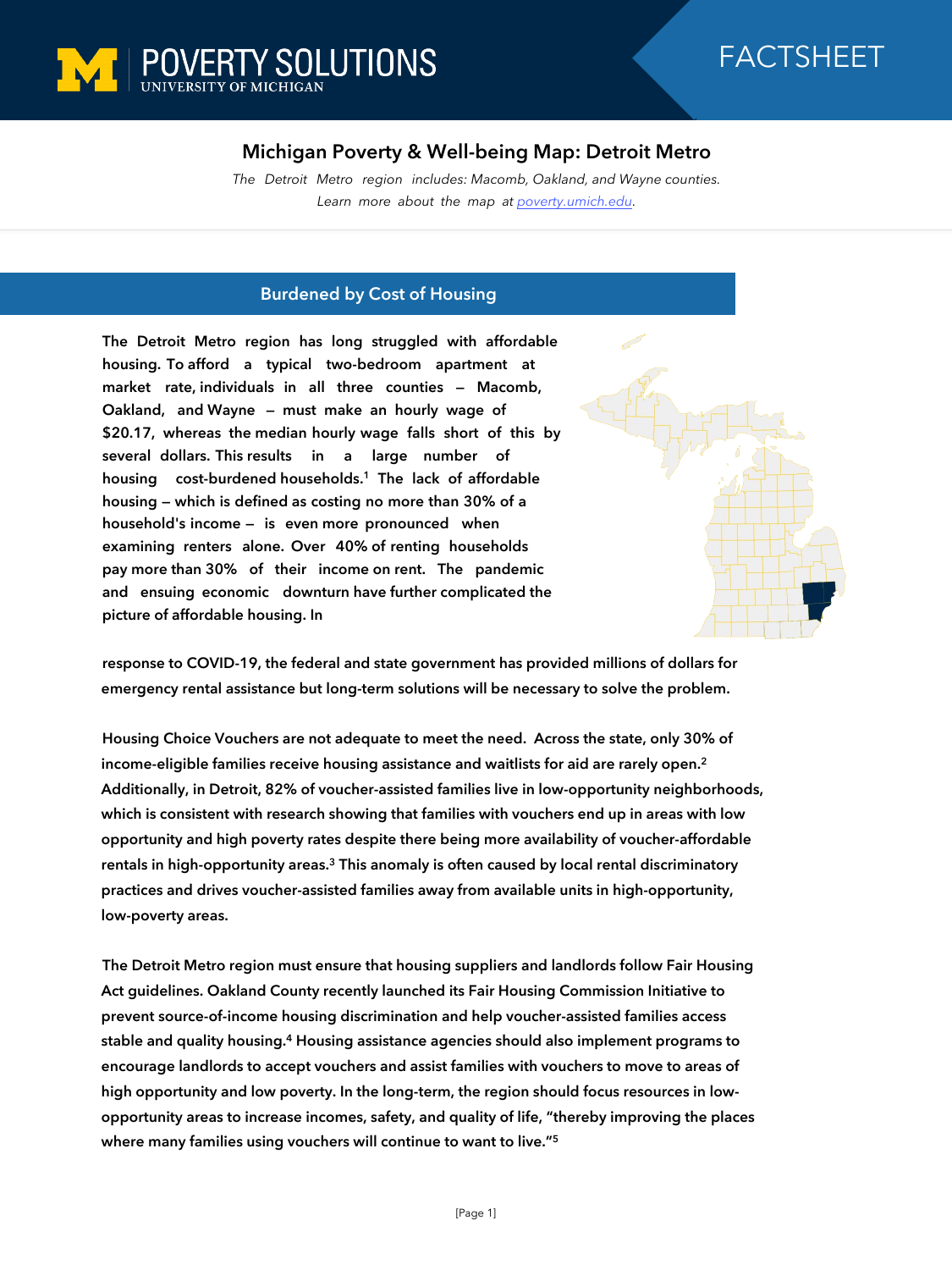**Longer-term, opportunities to make changes to policy and increase the supply of affordable housing are available through American Rescue Plan Act (ARPA) funding. Gov. Gretchen Whitmer plans to use \$100 million in federal relief funds to support the development of affordable rental homes. Detroit has promised \$7 million of its federal relief dollars on top of a 2020 \$48 million fund to support affordable housing development.<sup>6</sup> These efforts are a step in the right direction to make the Detroit Metro region affordable for families with low incomes and provide them with opportunities for economic mobility.**